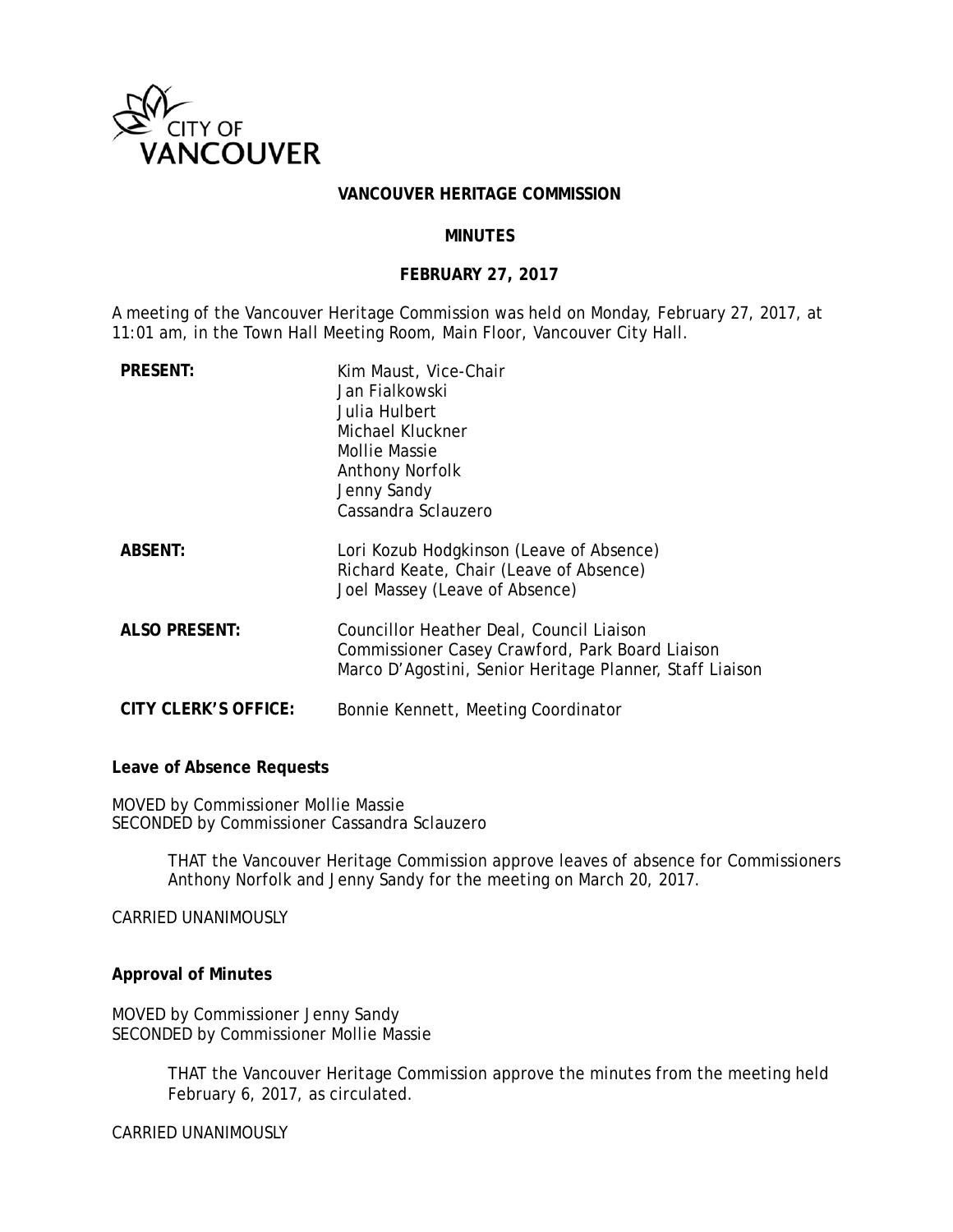# **1. Business Arising from the Minutes**

None.

**2. Centerm Expansion Project Rogers Sugar Warehouse, "A" building on VHR Ballantyne Pier Shed No. 1, "A" building on VHR Mission to Seafarers, "A" building on VHR and municipally designated** 

## Issues:

- Impact of proposed Centerm expansion on the heritage resources located within the project area.
- Applicants: Carole MacFarlane, Project Manager, Vancouver Fraser Port Authority Liisa Hein, Manager Infrastructure Delivery, Vancouver Fraser Port Authority Carolyn Parenteau, Communications Advisor, Vancouver Fraser Port Authority Jennifer Dollevoet, Project Coordinator, Vancouver Fraser Port Authority

The applicant team provided a presentation and responded to questions.

MOVED by Commissioner Michael Kluckner SECONDED by Commissioner Jan Fialkowski

> THAT the Vancouver Heritage Commission wishes to thank the Vancouver Fraser Port Authority for its presentation on the Centerm Expansion Project. The Commission also wishes to express the following concerns about impacts on the three identified heritage resources, as presented at its meeting on February 27, 2017:

- the Commission expresses concern about impacts of new construction itself on the Rogers Sugar Warehouse building;
- as the Mission to Seafarers is a designated building on the Vancouver Heritage Register, the Commission expresses concern that its viability will be impacted by the new Main Street gate;
- the Commission applauds the retention of the façade of the Ballantyne Pier Shed No. One building and the reuse of its frame, and asks that design development of the side facades reflect the historic window and wall treatments, and that the interior space continue to reflect its historic openness as expressed in the Character Defining Elements of the Statement of Significance;
- the Commission applauds the relocation of the 1965 Gerhard Class Hastings Mill sculpture at the Mission to Seafarers and the stewardship shown by the Vancouver Fraser Port Authority;

FURTHER THAT the Commission requests the Vancouver Fraser Port Authority to consider options to minimize the impact of the elevated portion of the new roadway on the Rogers Sugar Warehouse building, such as moving the railway tracks closer to the Powell Street Overpass and realigning them, in order to reduce the portion of the roadway that needs to be elevated;